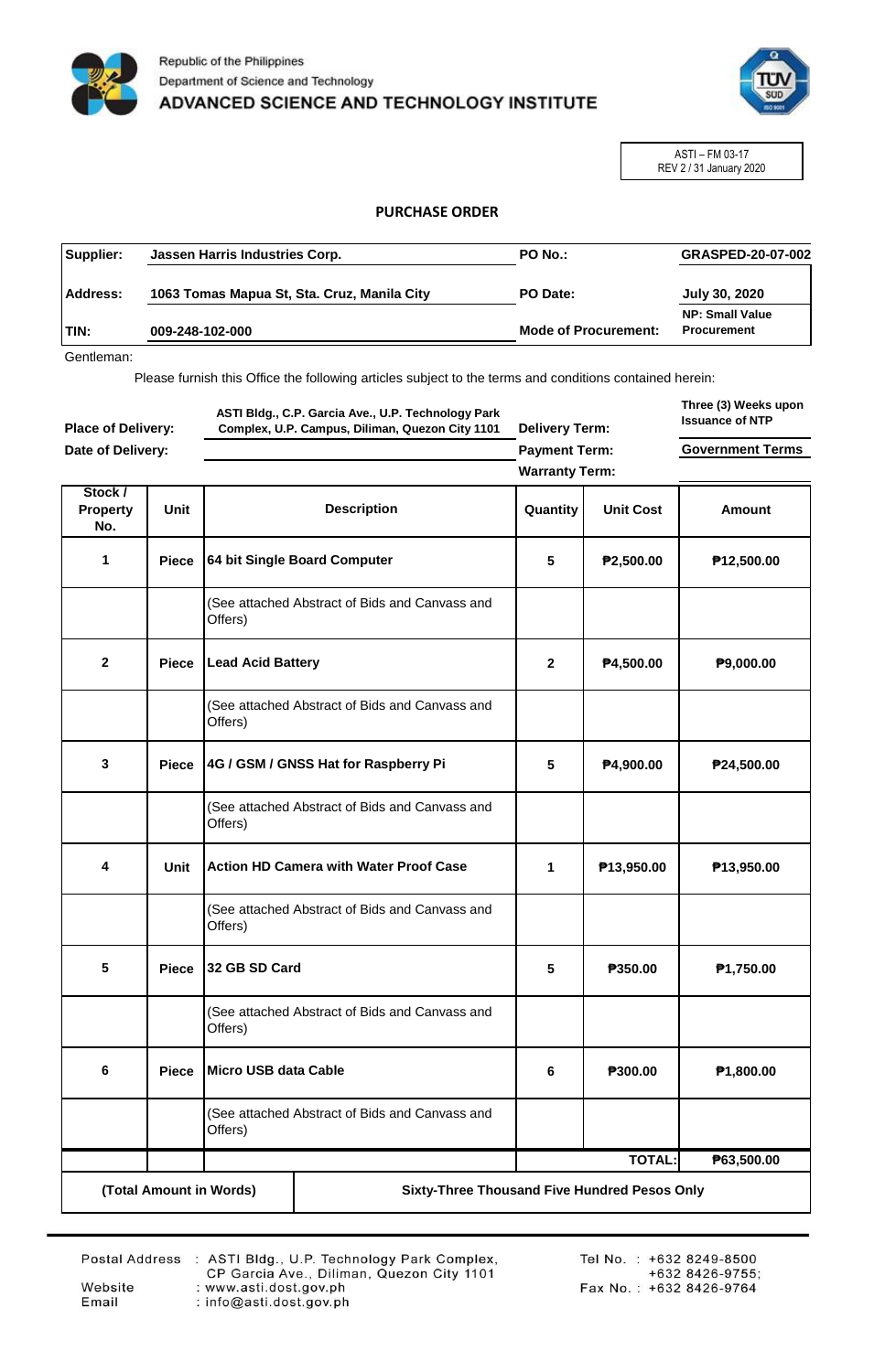The contract price is inclusive of taxes and other fees or charges. In case of failure to make the full delivery within the time specified above, a penalty of one-tenth (1/10) of one percent for every day of delay shall be imposed on the undelivered item/s. Once the cumulative amount of liquidated damages reaches ten percent (10%) of the amount of the contract, DOST-ASTI may rescind or terminate the contract, without prejudice to other courses of action and remedies available under the circumstances and in accordance with the provisions of the latest implementing rules and regulations of RA 9184.

| Conforme:            |                                                                                                                       | Very Truly Yours, |                                                                            |  |
|----------------------|-----------------------------------------------------------------------------------------------------------------------|-------------------|----------------------------------------------------------------------------|--|
|                      |                                                                                                                       |                   | Digitally signed by<br>Ph 4-R D PETER ANTONIO B.<br>PETER ANTONIO BOBANZON |  |
|                      | (Signature over Printed Name of Supplier)                                                                             |                   | Date: 2020.08.37<br>Officer-in-Charge <sub>7: 13.98</sub> .10806TI         |  |
|                      | (Date)                                                                                                                |                   |                                                                            |  |
| <b>Fund Cluster:</b> | 07                                                                                                                    | ORS / BURS No.:   | 073086012020-08-000157                                                     |  |
|                      |                                                                                                                       | ORS / BURS Date:  | August 5, 2020                                                             |  |
| Funds Available:     | Php63,500.00                                                                                                          | Amount:           | ₱63,500.00                                                                 |  |
|                      | Digitally signed by Gay<br>Concepcion S. Bugagao<br>Date: 2020.08.07<br>13:24:22 +08'00"<br>GAY CONCEPCION S. BUGAGAO |                   |                                                                            |  |
|                      | Accountant III                                                                                                        |                   |                                                                            |  |